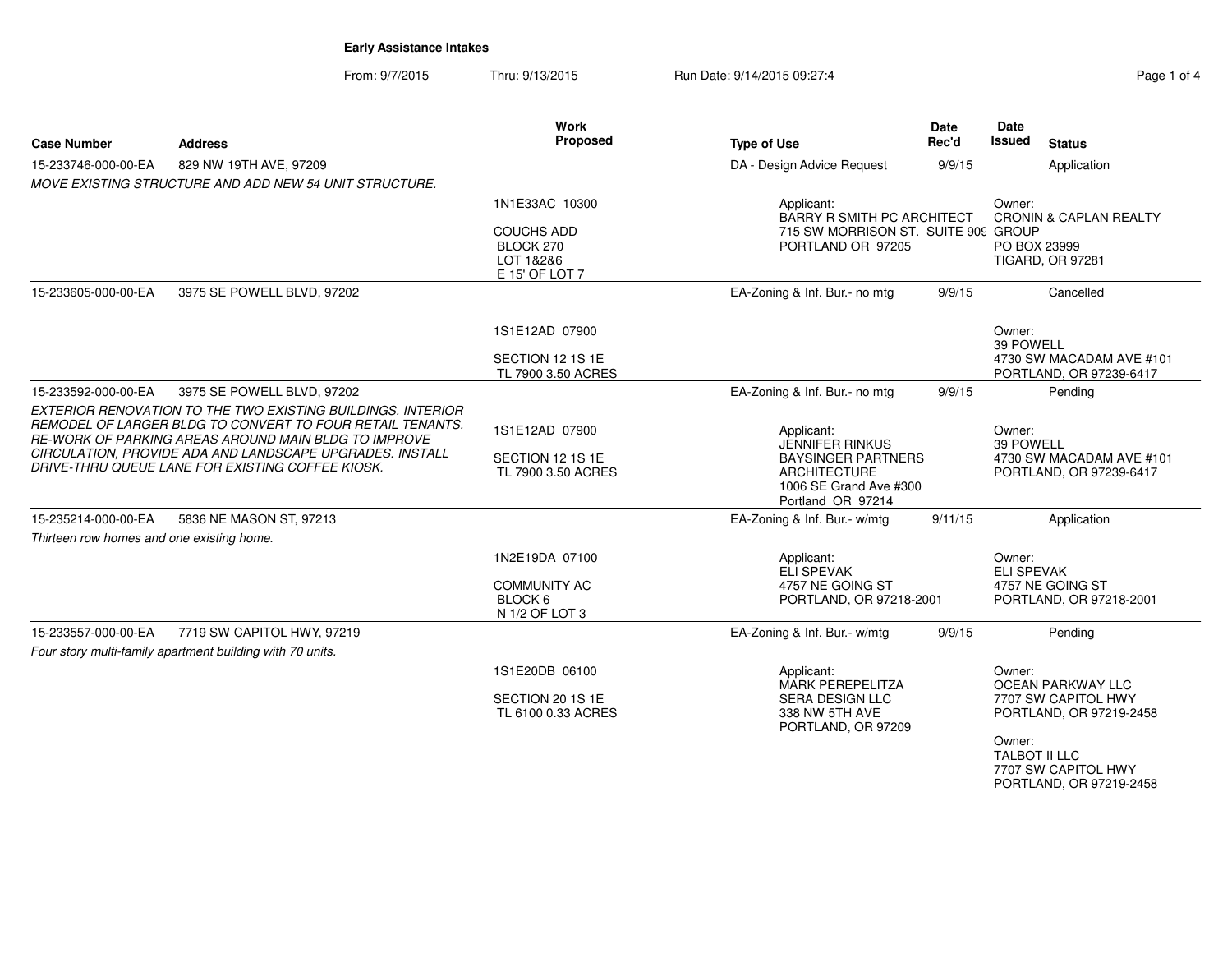From: 9/7/2015Thru: 9/13/2015 Run Date: 9/14/2015 09:27:4

| <b>Case Number</b>              | <b>Address</b>                                                                                                                                                                                                                                                                                                                                                                                                                                                                                                                    | Work<br>Proposed                                                                 | <b>Type of Use</b>                                                                                                                  | Date<br>Rec'd | Date<br>Issued         | <b>Status</b>                                                                   |
|---------------------------------|-----------------------------------------------------------------------------------------------------------------------------------------------------------------------------------------------------------------------------------------------------------------------------------------------------------------------------------------------------------------------------------------------------------------------------------------------------------------------------------------------------------------------------------|----------------------------------------------------------------------------------|-------------------------------------------------------------------------------------------------------------------------------------|---------------|------------------------|---------------------------------------------------------------------------------|
| 15-233070-000-00-EA             | , 97213                                                                                                                                                                                                                                                                                                                                                                                                                                                                                                                           |                                                                                  | EA-Zoning & Inf. Bur.- w/mtg                                                                                                        | 9/8/15        |                        | Pending                                                                         |
| <b>CONCERNS.</b>                | RESTORATION OF EXISGTING BUILDING AND PARKING AREA TO INCLUDE<br>REPLACEMENT OF SOME EXTERIOR ELEMENTS INCLUDING SIGNAGE.<br>RECONFIGURE PARKING AREA AND DRIVE-THRU TO ALLEVIATE TRAFFIC                                                                                                                                                                                                                                                                                                                                         | 1N2E30CA 07700<br>ROSE CITY PK<br>BLOCK <sub>25</sub><br>W 1/2 OF LOT 9&10       | Applicant:<br><b>RON BLANCHETTE</b><br>STARBUCKS COFFEE COMPANY<br>6230 SW 47TH PL<br>PORTLAND OR 97221                             |               | Owner:                 | PACIFIC DEVELOPMENT<br>4188 SW GREENLEAF DR<br>PORTLAND, OR 97221-3225          |
|                                 |                                                                                                                                                                                                                                                                                                                                                                                                                                                                                                                                   |                                                                                  | Applicant:<br><b>TOM CONNER</b><br><b>GPD GROUP</b><br>4600 E WASHINGTON ST #310<br>PHOENIX AZ 85034                                |               |                        |                                                                                 |
| 15-233589-000-00-EA             | 3975 SE POWELL BLVD, 97202                                                                                                                                                                                                                                                                                                                                                                                                                                                                                                        |                                                                                  | EA-Zoning Only - no mtg                                                                                                             | 9/9/15        |                        | Cancelled                                                                       |
|                                 | EXTERIOR RENOVATION TO THE TWO EXISTING BUILDINGS. INTERIOR<br>REMODEL OF LARGER BLDG TO CONVERT TO FOUR RETAIL TENANTS.<br>RE-WORK OF PARKING AREAS AROUND MAIN BLDG TO IMPROVE<br>CIRCULATION, PROVIDE ADA AND LANDSCAPE UPGRADES. INSTALL<br>DRIVE-THRU QUEUE LANE FOR EXISTING COFFEE KIOSK.                                                                                                                                                                                                                                  | 1S1E12AD 07900<br>SECTION 12 1S 1E<br>TL 7900 3.50 ACRES                         | Applicant:<br>JENNIFER RINKUS<br><b>BAYSINGER PARTNERS</b><br><b>ARCHITECTS</b><br>1006 SE GRAND AVE SUITE 300<br>PORTLAND OR 97214 |               | Owner:<br>39 POWELL    | 4730 SW MACADAM AVE #101<br>PORTLAND, OR 97239-6417                             |
| 15-235340-000-00-EA             | 4645 SW 19TH AVE, 97201                                                                                                                                                                                                                                                                                                                                                                                                                                                                                                           |                                                                                  | PC - PreApplication Conference                                                                                                      | 9/11/15       |                        | Application                                                                     |
| cabinet) on the site.           | Pre-Application Conference for the location of a Google fiber hut (equipment                                                                                                                                                                                                                                                                                                                                                                                                                                                      | 1S1E16BA 03700<br>SLAVINS ADD & PLAT 2<br>BLOCK 12<br>E 100' OF LOT 2            |                                                                                                                                     |               | Owner:                 | PORTLAND CITY OF<br>1120 SW 5TH AVE #609<br>PORTLAND, OR 97204-1912             |
| 15-233727-000-00-EA             | 829 NW 19TH AVE, 97209                                                                                                                                                                                                                                                                                                                                                                                                                                                                                                            |                                                                                  | PC - PreApplication Conference                                                                                                      | 9/9/15        |                        | Pending                                                                         |
| the Alphabet Historic District. | Pre-Application Conference to discuss a Type III Historic Resource Review to<br>move an existing office building (contributing structure) from current location to<br>within 20 feet of NW 19th. The applicant wishes to establish original lot lines (Lot<br>Confirmation) and move some of the lot lines (PLA) to create two separate lots.<br>The exisitng building will be located on a 4.355 sq. ft. lot and the other lot, 12,145<br>sq. ft., will be developed with a new 54-unit residential building. The site is within | 1N1E33AC 10300<br><b>COUCHS ADD</b><br>BLOCK 270<br>LOT 1&2&6<br>E 15' OF LOT 7  | Applicant:<br>BARRY R SMITH PC ARCHITECT<br>715 SW MORRISON ST. SUITE 909 GROUP<br>PORTLAND OR 97205                                |               | Owner:<br>PO BOX 23999 | <b>CRONIN &amp; CAPLAN REALTY</b><br><b>TIGARD, OR 97281</b>                    |
| 15-234897-000-00-EA             | 9202 SE FOSTER RD, 97266                                                                                                                                                                                                                                                                                                                                                                                                                                                                                                          |                                                                                  | PC - PreApplication Conference                                                                                                      | 9/11/15       |                        | Application                                                                     |
|                                 | Oliver Station - New Development 4 &5 Stroy mixed use and 130 residential unit<br>development over 2 blocks, with 150 parking spaces.                                                                                                                                                                                                                                                                                                                                                                                             | 1S2E16DB 05800<br><b>TOWN OF LENT</b><br>BLOCK <sub>3</sub><br>LOT 15&16 TL 5800 | Applicant:<br>PAUL JEFFREYS<br>ANKROM MOISAN ARCHITECTS<br><b>INC</b><br>6720 SW Macadam, suite 100<br>Portland, OR 97219           |               | Owner:                 | <b>TZANTARMAS PROPERTIES LLC</b><br>5932 SE 92ND AVE<br>PORTLAND, OR 97266-4643 |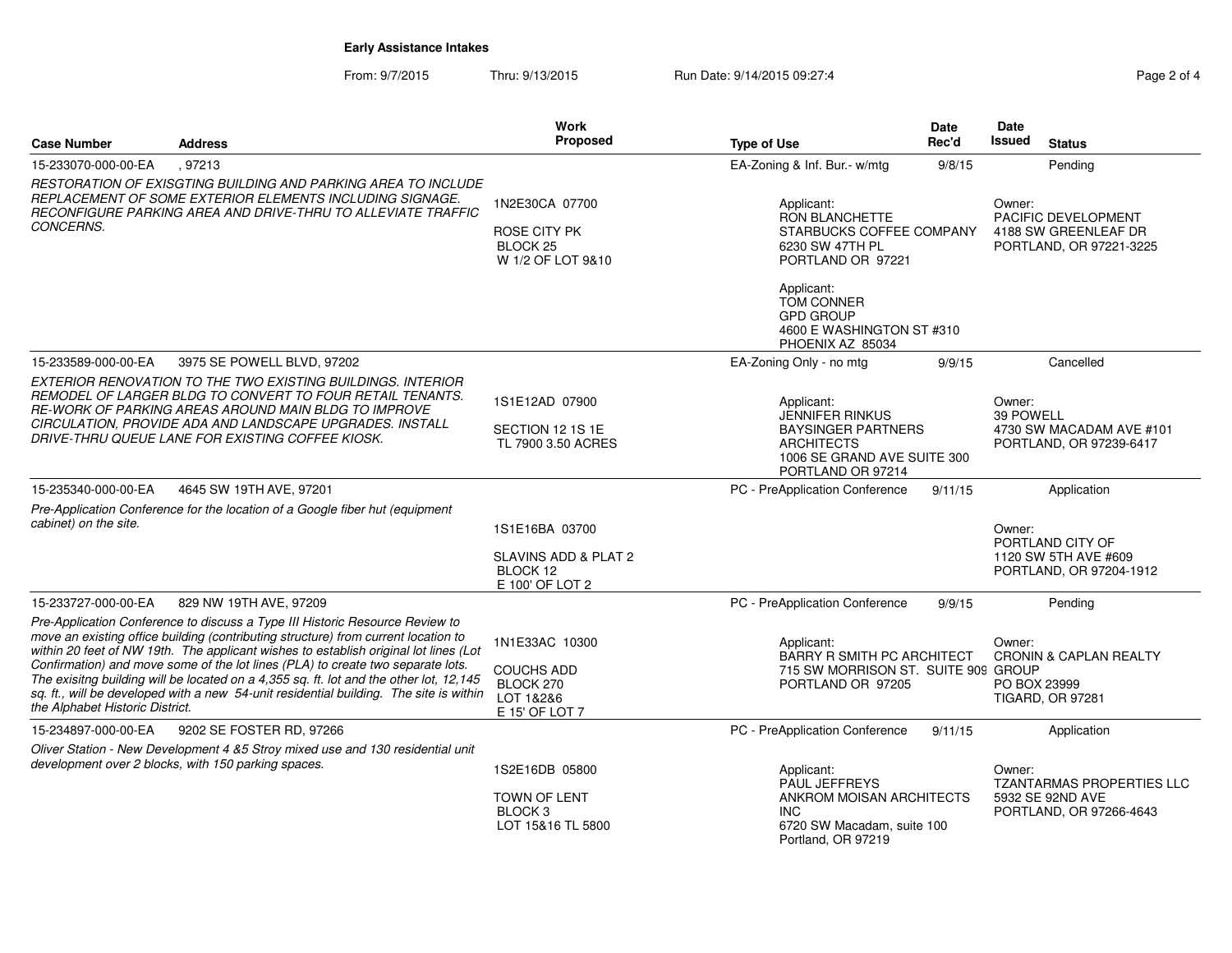From: 9/7/2015Thru: 9/13/2015 Run Date: 9/14/2015 09:27:4

| Page 3 o |  |
|----------|--|

| <b>Case Number</b>                                                    | <b>Address</b>                                                                                                                                                                            | <b>Work</b><br>Proposed                                                                     | <b>Type of Use</b>             | <b>Date</b><br>Rec'd | Date<br><b>Issued</b><br><b>Status</b>                                                                                                                                                                           |
|-----------------------------------------------------------------------|-------------------------------------------------------------------------------------------------------------------------------------------------------------------------------------------|---------------------------------------------------------------------------------------------|--------------------------------|----------------------|------------------------------------------------------------------------------------------------------------------------------------------------------------------------------------------------------------------|
| 15-235359-000-00-EA                                                   | .97236                                                                                                                                                                                    |                                                                                             | PC - PreApplication Conference | 9/11/15              | Application                                                                                                                                                                                                      |
| cabinet) on the site                                                  | Pre-Application Conference for the location of a Google fiber hut (equipment                                                                                                              | 1S2E11AC 00700<br>SECTION 11 1S 2E<br>TL 700 0.48 ACRES                                     |                                |                      | Owner:<br>PORTLAND CITY OF<br>1120 SW 5TH AVE #609<br>PORTLAND, OR 97204-1912                                                                                                                                    |
| 15-235358-000-00-EA                                                   | .97266                                                                                                                                                                                    |                                                                                             | PC - PreApplication Conference | 9/11/15              | Application                                                                                                                                                                                                      |
| cabinet) on the site                                                  | Pre-Application Conference for the location of a Google fiber hut (equipment                                                                                                              | 1S2E09BD 05400<br>PLYMPTON AC & PLAT 2 & 3<br>LOT 78&79 TL 5400                             |                                |                      | Owner:<br>PORTLAND CITY OF<br>1120 SW 5TH AVE #1000<br>PORTLAND, OR 97204-1912                                                                                                                                   |
| 15-235351-000-00-EA                                                   | .97201                                                                                                                                                                                    |                                                                                             | PC - PreApplication Conference | 9/11/15              | Application                                                                                                                                                                                                      |
| cabinet) on the site.<br>15-235356-000-00-EA<br>cabinet) on the site. | Pre-Application Conference for the location of a Google fiber hut (equipment<br>7235 N MINERVA AVE, 97203<br>Pre-Application Conference for the location of a Google fiber hut (equipment | 1S1E10CB 00400<br><b>CARUTHERS ADD</b><br>BLOCK 164<br>LOT 1-4&5-8 TL 400<br>1N1E07CA 04400 | PC - PreApplication Conference | 9/11/15              | Owner:<br>PORTLAND CITY OF<br>1120 SW 5TH AVE #1000<br>PORTLAND, OR 97204<br>Owner:<br><b>ENVIRONMENTAL SERVICES</b><br>1120 SW 5TH AVE #1000<br>PORTLAND, OR 97204<br>Application<br>Owner:<br>PORTLAND CITY OF |
|                                                                       |                                                                                                                                                                                           | NORTHERN HILL ADD<br>BLOCK 16<br>INC PT VAC ALLEY & INC PT VAC ST LOT<br>$10-13$            |                                |                      | 1120 SW 5TH AVE #609<br>PORTLAND, OR 97204-1912                                                                                                                                                                  |
| 15-235354-000-00-EA                                                   | 3620 NE M L KING BLVD, 97212                                                                                                                                                              |                                                                                             | PC - PreApplication Conference | 9/11/15              | Application                                                                                                                                                                                                      |
| cabinet) on the site.                                                 | Pre-Application Conference for the location of a Google fiber hut (equipment                                                                                                              | 1N1E23CC 25800<br><b>LINCOLN PK</b><br>BLOCK <sub>22</sub><br>LOT 3 EXC PT IN ST            |                                |                      | Owner:<br>PORTLAND DEVELOPMENT<br>222 NW 5TH AVE<br>PORTLAND, OR 97209-3812<br>Owner:<br><b>COMMISSION</b><br>222 NW 5TH AVE<br>PORTLAND, OR 97209-3812                                                          |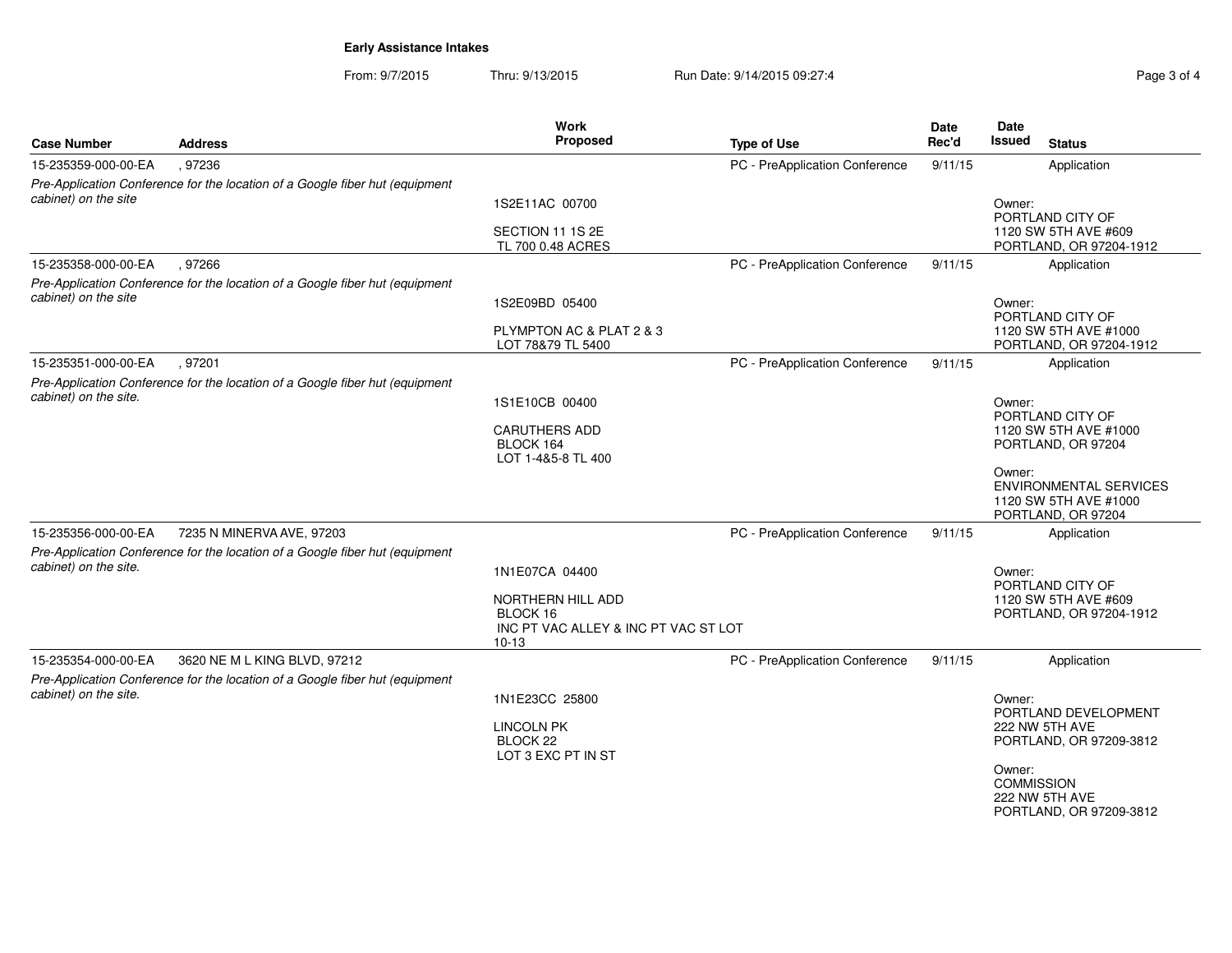From: 9/7/2015Thru: 9/13/2015 Run Date: 9/14/2015 09:27:4

| <b>Address</b>                                                                                                                                                                                                                                               | <b>Work</b><br>Proposed                                                                            | <b>Type of Use</b>                                                                                            | Date<br>Rec'd                        | Date<br><b>Issued</b>                               | <b>Status</b>                                                                                                                           |
|--------------------------------------------------------------------------------------------------------------------------------------------------------------------------------------------------------------------------------------------------------------|----------------------------------------------------------------------------------------------------|---------------------------------------------------------------------------------------------------------------|--------------------------------------|-----------------------------------------------------|-----------------------------------------------------------------------------------------------------------------------------------------|
| 7027 NW ST HELENS RD, 97210                                                                                                                                                                                                                                  |                                                                                                    | PC - PreApplication Conference                                                                                | 9/9/15                               |                                                     | Pending                                                                                                                                 |
| Install additional equipment (electrical panel, a satellite communication panel, and<br>a pressure transmitter with in a corrugated, cylindrical, buried vault) adjacent to<br>existing valve. All new equipment would be surrounded by a new 17.5 ft x10 ft | 1N1W13 01500<br>SECTION 13 1N 1W<br>TL 1500 16.96 ACRES                                            | Applicant:<br>PRITESH PITHIA<br><b>KINDER MORGAN</b><br>ORANGE CA 90712                                       |                                      | Owner:                                              | PORTLAND CITY OF (BUREAU OF<br>1120 SW 5TH AVE #1302<br>PORTLAND, OR 97204-1912                                                         |
| .97227                                                                                                                                                                                                                                                       |                                                                                                    | PC - PreApplication Conference                                                                                | 9/11/15                              |                                                     | Application                                                                                                                             |
| New development of 100 units of housing with 3,000-4,000 sq ft of ground floor<br>commercial space. Provide 44 parking spaces at grade and in parking garage<br>below grade. 6 stories & basement collecting and re-using storm water onsite.                | 1N1E27AB 12100<br><b>WILLIAMS AVE ADD</b><br>BLOCK <sub>2</sub><br>LOT 1&2<br><b>FOR BILLBOARD</b> | Applicant:<br><b>MELYNDA RETALLACK</b><br>SOLTERRA ARCHITECTURE<br>79 SE TAYLOR STE 401<br>PORTLAND, OR 97214 |                                      | Owner:                                              | SOLTERRA STRATA LLC<br>3220 1ST AVE SOUTH #800<br>SEATTLE, WA 98134                                                                     |
| 13803 SE CENTER ST, 97236                                                                                                                                                                                                                                    |                                                                                                    | PC - PreApplication Conference                                                                                | 9/11/15                              |                                                     | Application                                                                                                                             |
| Pre-Application Conference for the location of a Google fiber hut (equipment                                                                                                                                                                                 | 1S2E11DA 12000<br>SECTION 11 1S 2E<br>TL 12000 0.92 ACRES                                          |                                                                                                               |                                      | Owner:                                              | PORTLAND CITY OF<br>1120 SW 5TH AVE #609<br>PORTLAND, OR 97204-1912                                                                     |
| 8054 SE 62ND AVE                                                                                                                                                                                                                                             |                                                                                                    | <b>Public Works Inquiry</b>                                                                                   | 9/11/15                              |                                                     | Application                                                                                                                             |
| RE-DEVELOP VACANT LOT WITH NEW SFR. OLD DWELLING DEMOLISHED<br>IN 2008. PARTITION PLAT IN 2000.                                                                                                                                                              | 1S2E20CB 08401<br>PARTITION PLAT 2000-18<br>LOT <sub>1</sub>                                       | Applicant:<br><b>KEVIN PARTAIN</b><br>223 NE 56TH AVE                                                         |                                      | Owner:<br>Owner:                                    | <b>FRANCIS X GAUDETTE</b><br>22060 SE 442ND AVE<br>SANDY, OR 97055-8443<br>KIM M GAUDETTE<br>22060 SE 442ND AVE<br>SANDY, OR 97055-8443 |
|                                                                                                                                                                                                                                                              |                                                                                                    |                                                                                                               | LAND & IMPS SEE R308596 (R916400291) | 1100 W TOWN & COUNTRY RD<br>PORTLAND, OR 97213-3705 |                                                                                                                                         |

**Total # of Early Assistance intakes: 19**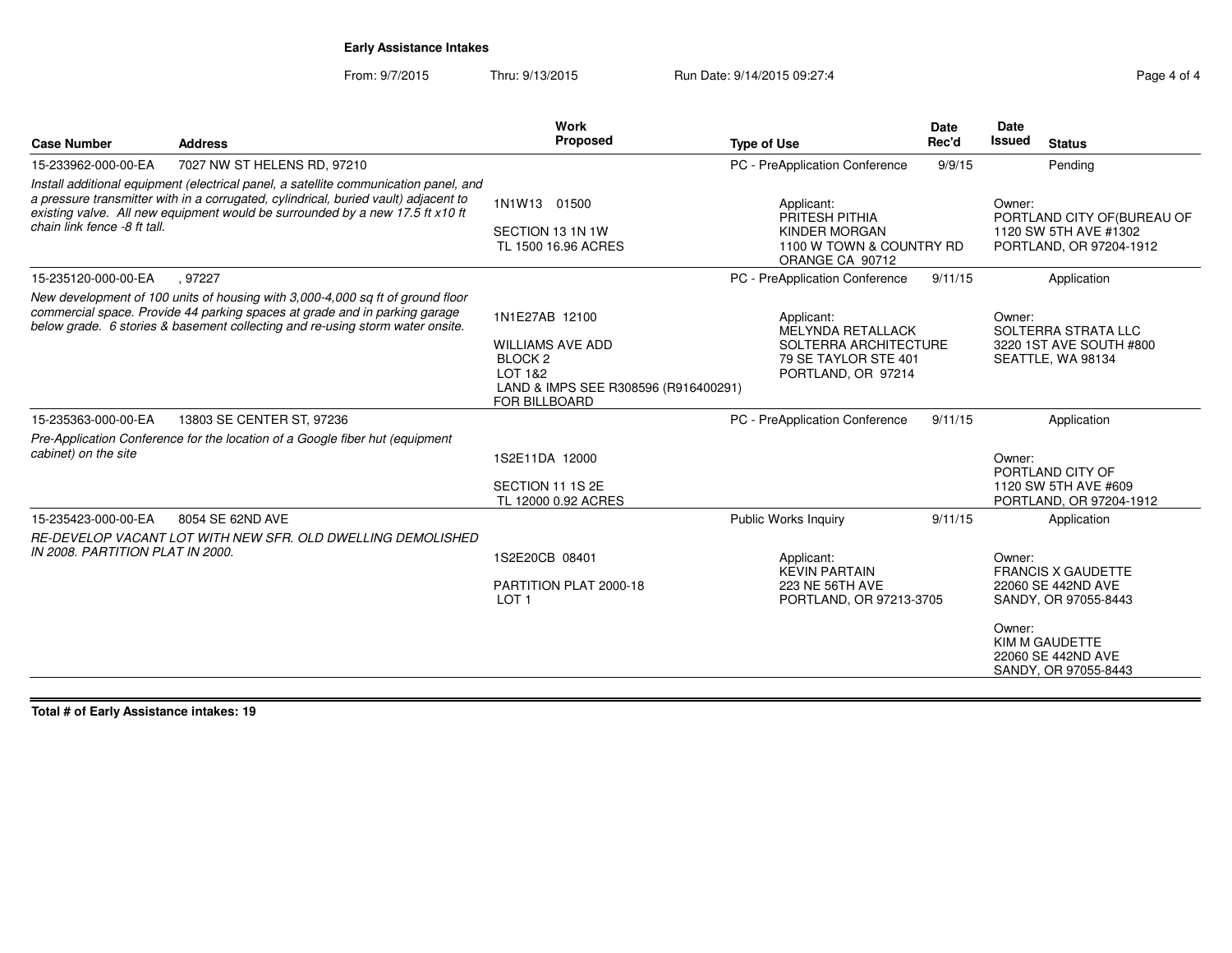**Final Plat Intakes**

From: 9/7/2015Thru: 9/13/2015 Run Date: 9/14/2015 09:27:4

| <b>Case Number</b>                                                                                     | <b>Address</b>                                                                                                                                                                                                                                                                                                                    | Work<br>Proposed                            | <b>Type of Use</b>                                                     | Date<br>Rec'd | Date<br>Issued | <b>Status</b>                                                    |
|--------------------------------------------------------------------------------------------------------|-----------------------------------------------------------------------------------------------------------------------------------------------------------------------------------------------------------------------------------------------------------------------------------------------------------------------------------|---------------------------------------------|------------------------------------------------------------------------|---------------|----------------|------------------------------------------------------------------|
| 14-210476-000-00-FP                                                                                    | 8001 SE HENDERSON ST, 97206                                                                                                                                                                                                                                                                                                       | FP - Final Plat Review                      |                                                                        | 9/11/15       |                | Application                                                      |
|                                                                                                        | Approval of a Preliminary Plan for a 2-parcel partition that will result in 2 standard<br>lots, as illustrated with Exhibit C.1, subject to the following conditions:                                                                                                                                                             | 1S2E20AD 06400                              | Applicant:<br><b>STACY CONNERY</b>                                     |               | Owner:         | CHRISTOPHER D DUFFIN                                             |
| following:                                                                                             | A.Supplemental Plan. Four copies of an additional supplemental plan shall be<br>submitted with the final plat survey for Land Use, BES, and Fire review and<br>approval. That plan must portray how the conditions of approval listed below are<br>met. In addition, the supplemental plan must show the surveyed location of the | <b>STERLING</b><br>BLOCK 6<br><b>LOT 21</b> | PACIFIC COMMUNITY DESIGN<br>12564 SW MAIN ST<br><b>TIGARD OR 97223</b> |               | Owner:         | 8001 SE HENDERSON ST<br>PORTLAND, OR 97206                       |
| the time of the final plat application;                                                                | "Any buildings or accessory structures and stormwater facilities on the site at                                                                                                                                                                                                                                                   |                                             |                                                                        |               |                | ELIZABETH C STAVER<br>8001 SE HENDERSON ST<br>PORTLAND, OR 97206 |
| final plat application;                                                                                | "Any driveways and off-street vehicle parking areas on the site at the time of the                                                                                                                                                                                                                                                |                                             |                                                                        |               |                |                                                                  |
| facilities for each vacant parcel, per Condition C.7;<br>"A fire department access, per Condition C.4; | "The proposed general location of future building footprints and stormwater<br>"Any other information specifically noted in the conditions listed below.                                                                                                                                                                          |                                             |                                                                        |               |                |                                                                  |
|                                                                                                        | Total # of FP FP - Final Plat Review permit intakes: 1                                                                                                                                                                                                                                                                            |                                             |                                                                        |               |                |                                                                  |

**Total # of Final Plat intakes: 1**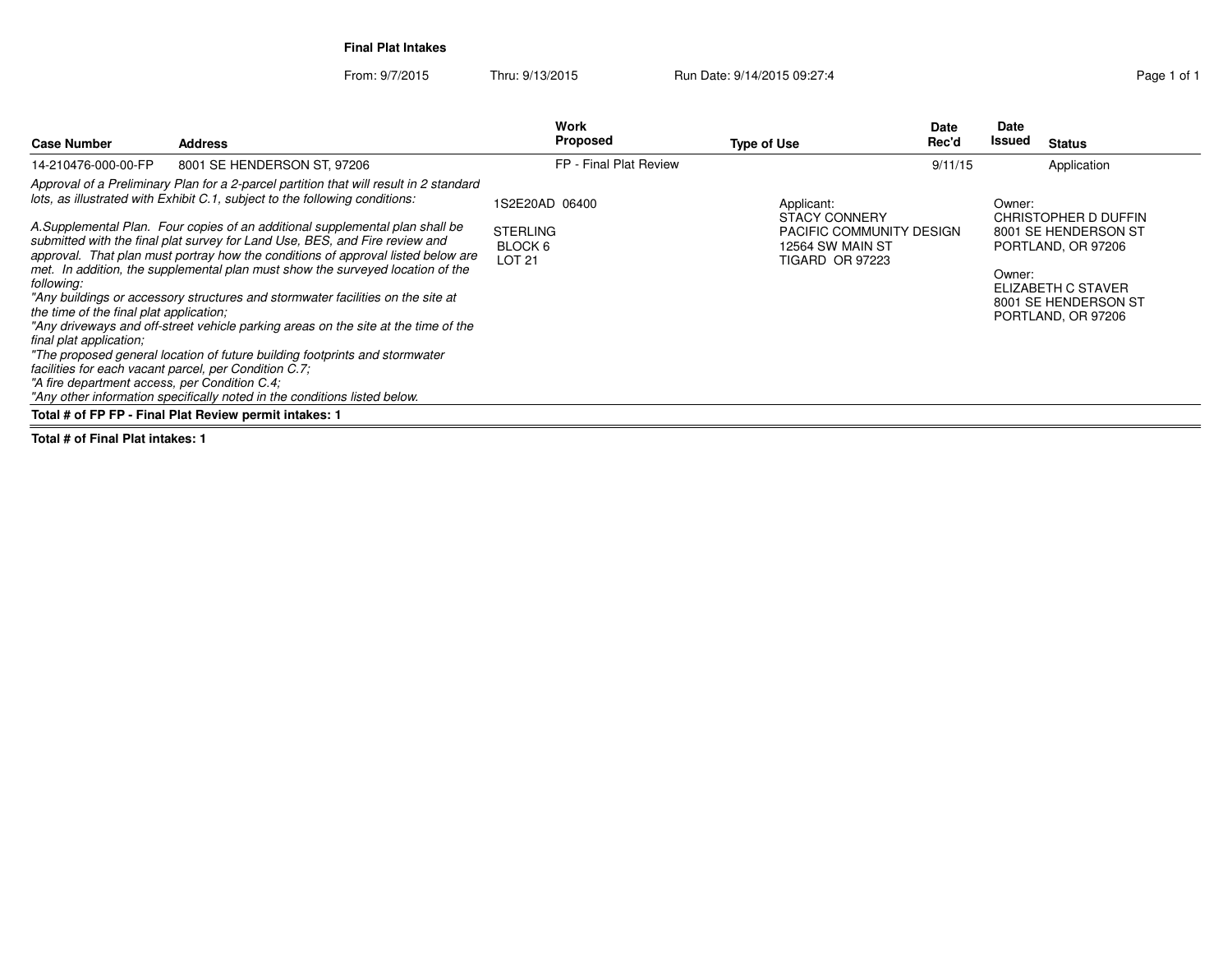**Land Use Review Intakes**

From: 9/7/2015Thru: 9/13/2015 **Run Date: 9/14/2015 09:27:4** Pag

| Page 1 of 3 |  |  |
|-------------|--|--|

|                     |                                                                                                                                       | Work                                                                                         |                                                                                                                                                                                                                                                                                                                                         | <b>Date</b> | Date             |                                                                            |
|---------------------|---------------------------------------------------------------------------------------------------------------------------------------|----------------------------------------------------------------------------------------------|-----------------------------------------------------------------------------------------------------------------------------------------------------------------------------------------------------------------------------------------------------------------------------------------------------------------------------------------|-------------|------------------|----------------------------------------------------------------------------|
| <b>Case Number</b>  | <b>Address</b>                                                                                                                        | Proposed                                                                                     | <b>Type of Use</b>                                                                                                                                                                                                                                                                                                                      | Rec'd       | Issued           | <b>Status</b>                                                              |
| 15-235063-000-00-LU | 2140 NW KEARNEY ST, 97210                                                                                                             | AD - Adjustment                                                                              | Type 2 procedure                                                                                                                                                                                                                                                                                                                        | 9/11/15     |                  | Application                                                                |
|                     | Adjustment to Bike Rack Standards for interior Bike Parking                                                                           |                                                                                              |                                                                                                                                                                                                                                                                                                                                         |             |                  |                                                                            |
|                     |                                                                                                                                       | 1N1E33BD 11800<br>KINGS 2ND ADD<br><b>BLOCK 1 TL 11800</b><br>LAND ONLY SEE R668664 FOR IMPS | Applicant:<br><b>HEATHER FLEGEL</b><br><b>HOLST ARCHITECTURE</b><br>110 SE 8TH AVE<br>PORTLAND, OR 97214                                                                                                                                                                                                                                |             | Owner:<br>Owner: | <b>HOUSING AUTHORITY OF</b><br>135 SW ASH ST<br>PORTLAND, OR 97204-3540    |
|                     |                                                                                                                                       |                                                                                              |                                                                                                                                                                                                                                                                                                                                         |             |                  | OREGON PORTLAND<br>135 SW ASH ST<br>PORTLAND, OR 97204-3540                |
| 15-234255-000-00-LU | 5605 SE 67TH AVE, 97206                                                                                                               | AD - Adjustment                                                                              | Type 2 procedure                                                                                                                                                                                                                                                                                                                        | 9/10/15     |                  | Application                                                                |
|                     | Adjusment to side setbacks for future Lot Confirmation/PLA and development of                                                         |                                                                                              |                                                                                                                                                                                                                                                                                                                                         |             |                  |                                                                            |
| lots 14 & 15.       |                                                                                                                                       | 1S2E17CB 00500<br>TREMONT PL<br>BLOCK 36<br>N 1/2 OF LOT 14<br>LOT 15                        | Applicant:<br><b>KEVIN PARTAIN</b><br>223 NE 56TH AVE<br>PORTLAND, OR 97213-3705                                                                                                                                                                                                                                                        |             | Owner:           | <b>COLLEEN V ROSEBERRY</b><br>5605 SE 67TH AVE<br>PORTLAND, OR 97206-5315  |
| 15-234212-000-00-LU | 6006 NE HOLLADAY ST, 97213                                                                                                            | AD - Adjustment                                                                              | Type 2 procedure                                                                                                                                                                                                                                                                                                                        | 9/10/15     |                  | Application                                                                |
|                     | Adjustment to Street Side Setbacks on North and West sides, and adjusment to<br>allow back in parking for vehicels along NE 61st Ave. | 1N2E31AD 10400<br><b>SUSSEX ADD</b><br><b>BLOCK5</b><br>LOT 2&6                              | Applicant:<br><b>MARK PERSON</b><br><b>MACKENZIE</b><br>1515 SE Water Ave.<br>Portland, OR 97214<br>Applicant:<br><b>ANDREW AIKEN</b><br><b>BARANOF HOLDINGS</b><br>1717 MCKINNY AVE, SUITE 700<br>DALLAS TX 75202<br>Applicant:<br><b>ANDY HENDRICKS</b><br><b>BARANOF HOLDINGS</b><br>1717 MCKINNEY AVE. SUITE 700<br>DALLAS TX 75202 |             | Owner:           | <b>DENNIS J ALDRIDGE</b><br>6006 NE HOLLADAY ST<br>PORTLAND, OR 97213-4349 |
| 15-232936-000-00-LU | 5156 NE AINSWORTH ST, 97218                                                                                                           | AD - Adjustment                                                                              | Type 2 procedure                                                                                                                                                                                                                                                                                                                        | 9/8/15      |                  | Pending                                                                    |
|                     | Adjustments to 33.110.220 and 33.205.030 to convert existing garage to ADU.                                                           |                                                                                              |                                                                                                                                                                                                                                                                                                                                         |             |                  |                                                                            |
|                     |                                                                                                                                       | 1N2E18CD 00100                                                                               | Applicant:<br>ROBERT HOFFMAN                                                                                                                                                                                                                                                                                                            |             | Owner:           | <b>FREDA HOFFMAN</b>                                                       |
|                     |                                                                                                                                       | <b>ZWAHLEN HOME SITES</b><br><b>BLOCK 4</b><br>N 100' OF LOT 5                               | 5156 NE AINSWORTH ST<br>PORTLAND, OR 97218                                                                                                                                                                                                                                                                                              |             |                  | 5156 NE AINSWORTH ST<br>PORTLAND, OR 97218-1827                            |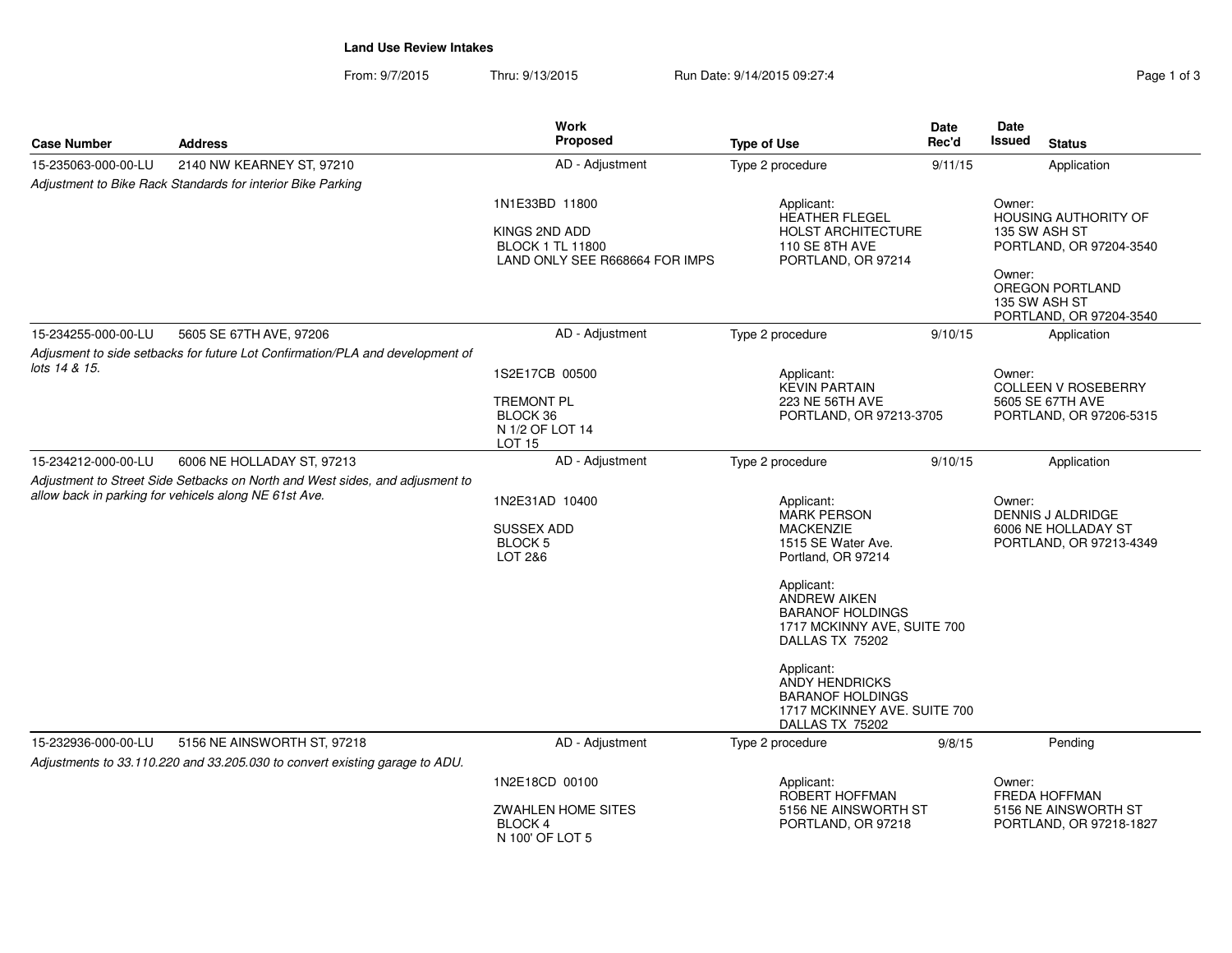**Land Use Review Intakes**

From: 9/7/2015Thru: 9/13/2015 Run Date: 9/14/2015 09:27:4

| Page 2 of 3 |  |  |
|-------------|--|--|
|             |  |  |

| <b>Case Number</b>                                                                                                                           | <b>Address</b>                                                                                      | <b>Work</b><br>Proposed                                     | <b>Type of Use</b>                                                                                             | <b>Date</b><br>Rec'd | Date<br>Issued<br><b>Status</b>                                                                              |
|----------------------------------------------------------------------------------------------------------------------------------------------|-----------------------------------------------------------------------------------------------------|-------------------------------------------------------------|----------------------------------------------------------------------------------------------------------------|----------------------|--------------------------------------------------------------------------------------------------------------|
| 15-232970-000-00-LU                                                                                                                          | 450 NE 32ND AVE, 97232                                                                              | AD - Adjustment                                             | Type 2 procedure                                                                                               | 9/8/15               | Pending                                                                                                      |
| Adjustment request for setback requirement.                                                                                                  |                                                                                                     |                                                             |                                                                                                                |                      |                                                                                                              |
|                                                                                                                                              |                                                                                                     | 1N1E36CA 00400<br><b>LAURELHURST</b><br>BLOCK 74<br>LOT 1&2 | Applicant:<br><b>JOHN MCCULLOCH</b><br>1729 NE SISKIYOU ST<br>PORTLAND, OR 97212                               |                      | Owner:<br>MCCULLOCH CONSTRUCTION<br>MCCULLOCH CONSTRUCTION LLC 1729 NE SISKIYOU ST<br>PORTLAND, OR 97212     |
|                                                                                                                                              | Total # of LU AD - Adjustment permit intakes: 5                                                     |                                                             |                                                                                                                |                      |                                                                                                              |
| 15-233531-000-00-LU                                                                                                                          | 5440 NE ALAMEDA ST, 97213                                                                           | DZ - Design Review                                          | Type 2 procedure                                                                                               | 9/9/15               | Application                                                                                                  |
| Remove existing retaining wall and rebuild. Slightly taller and the location of the<br>retaining wall will be slightly closer to Sandy Blvd. |                                                                                                     | 1N2E30AC 12400<br><b>ROSE CITY PK</b>                       | Applicant:<br><b>DON SHERMAN</b><br>SHERMAN ENGINEERING INC                                                    |                      | Owner:<br>OUR LADY OF LAVANG CATHOLIC<br>5404 NE ALAMEDA ST                                                  |
|                                                                                                                                              |                                                                                                     | BLOCK 76<br>LOT 2&5<br>LOT 3&4 EXC PT IN ST                 | 3151 NE SANDY BLVD, SUITE 100<br>PORTLAND, OR 97232                                                            |                      | PORTLAND, OR 97213-3418<br>Owner:<br>CHURCH PORTLAND OREGON<br>5404 NE ALAMEDA ST<br>PORTLAND, OR 97213-3418 |
|                                                                                                                                              | Total # of LU DZ - Design Review permit intakes: 1                                                  |                                                             |                                                                                                                |                      |                                                                                                              |
| 15-234298-000-00-LU                                                                                                                          | 910 SE 10TH AVE, 97214<br>3 projecting signs and 2 painted wall signs for Market of Choice.         | DZM - Design Review w/<br>Modifications                     | Type 2 procedure                                                                                               | 9/10/15              | Application                                                                                                  |
|                                                                                                                                              |                                                                                                     | 1S1E02BA 04100                                              | Applicant:<br>MELISSA HAYDEN<br><b>SECURITY SIGNS INC</b><br>2424 SE HOLGATE BLVD<br>PORTLAND OR 97202         |                      | Owner:<br><b>LOCA LLC</b><br>500 E BROADWAY #110<br>VANCOUVER, WA 98660                                      |
| 15-234503-000-00-LU                                                                                                                          | 3410 SW BOND AVE<br>Design Review with 5 modifications requested for a new ambulatory care facility | DZM - Design Review w/<br>Modifications                     | Type 3 procedure                                                                                               | 9/10/15              | Pending                                                                                                      |
| buildings.                                                                                                                                   | on Block 29 and a new mixed-use structure on Block 28. Skybridges to connect                        | 1S1E10AC 00303                                              | Applicant:<br><b>DAVID STACZEK</b>                                                                             |                      | Owner:<br><b>OREGON HEALTH</b>                                                                               |
|                                                                                                                                              |                                                                                                     | <b>WATERFRONT SOUTH</b><br>LOT <sub>3</sub>                 | <b>ZGF ARCHITECTS</b><br>1223 SW WASHINGTON AVE<br>PORTLAND, OR 97205                                          |                      | 3181 SW SAM JACKSON PARK RD<br>PORTLAND, OR 97239-3011                                                       |
|                                                                                                                                              |                                                                                                     |                                                             | Applicant:<br><b>KRISTINA THOMSEN</b><br><b>ZGF ARCHITECTS</b><br>1223 SW WASHINGTON AVE<br>PORTLAND, OR 97205 |                      |                                                                                                              |

**Total # of LU DZM - Design Review w/ Modifications permit intakes: 2**